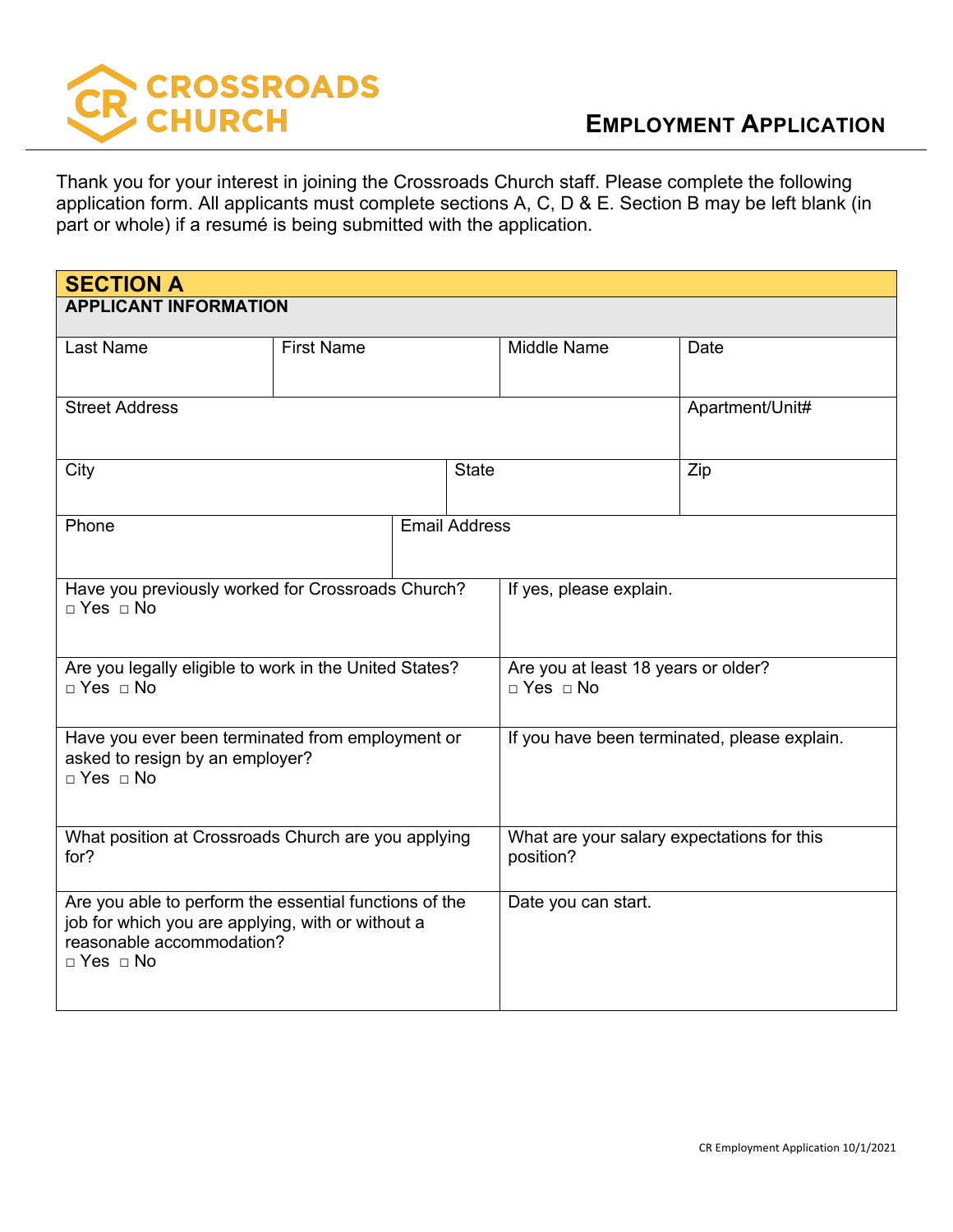

| <b>SECTION B</b>                                                                 |                                  |             |                                        |            |        |
|----------------------------------------------------------------------------------|----------------------------------|-------------|----------------------------------------|------------|--------|
| <b>EDUCATION</b>                                                                 |                                  |             |                                        |            |        |
| <b>High School</b>                                                               |                                  |             | City, State                            |            |        |
|                                                                                  |                                  |             |                                        |            |        |
| From                                                                             | To                               |             | Did you graduate?   Yes<br>$\sqrt{10}$ |            |        |
| College                                                                          |                                  |             | City, State                            |            |        |
|                                                                                  |                                  |             |                                        |            |        |
| From                                                                             | To                               |             | Degree                                 |            |        |
|                                                                                  |                                  |             |                                        |            |        |
| Other                                                                            |                                  | City, State |                                        |            |        |
|                                                                                  |                                  |             |                                        |            |        |
| From                                                                             | To                               |             | Did you graduate? □ Yes □ No           |            | Degree |
| <b>PREVIOUS EMPLOYMENT</b>                                                       |                                  |             |                                        |            |        |
|                                                                                  |                                  |             |                                        |            |        |
| Company                                                                          |                                  |             |                                        | Phone      |        |
| Address                                                                          |                                  |             |                                        | Supervisor |        |
|                                                                                  |                                  |             |                                        |            |        |
| Job Title                                                                        |                                  |             |                                        |            |        |
|                                                                                  |                                  |             |                                        |            |        |
| Responsibilities                                                                 |                                  |             |                                        |            |        |
|                                                                                  |                                  |             |                                        |            |        |
|                                                                                  | From<br>To<br>Reason for leaving |             |                                        |            |        |
|                                                                                  |                                  |             |                                        |            |        |
| May we contact your previous supervisor for a reference?<br>$\Box$ Yes $\Box$ No |                                  |             |                                        |            |        |
| Company<br>Phone                                                                 |                                  |             |                                        |            |        |
|                                                                                  |                                  |             |                                        |            |        |
| Address                                                                          |                                  |             |                                        | Supervisor |        |
|                                                                                  |                                  |             |                                        |            |        |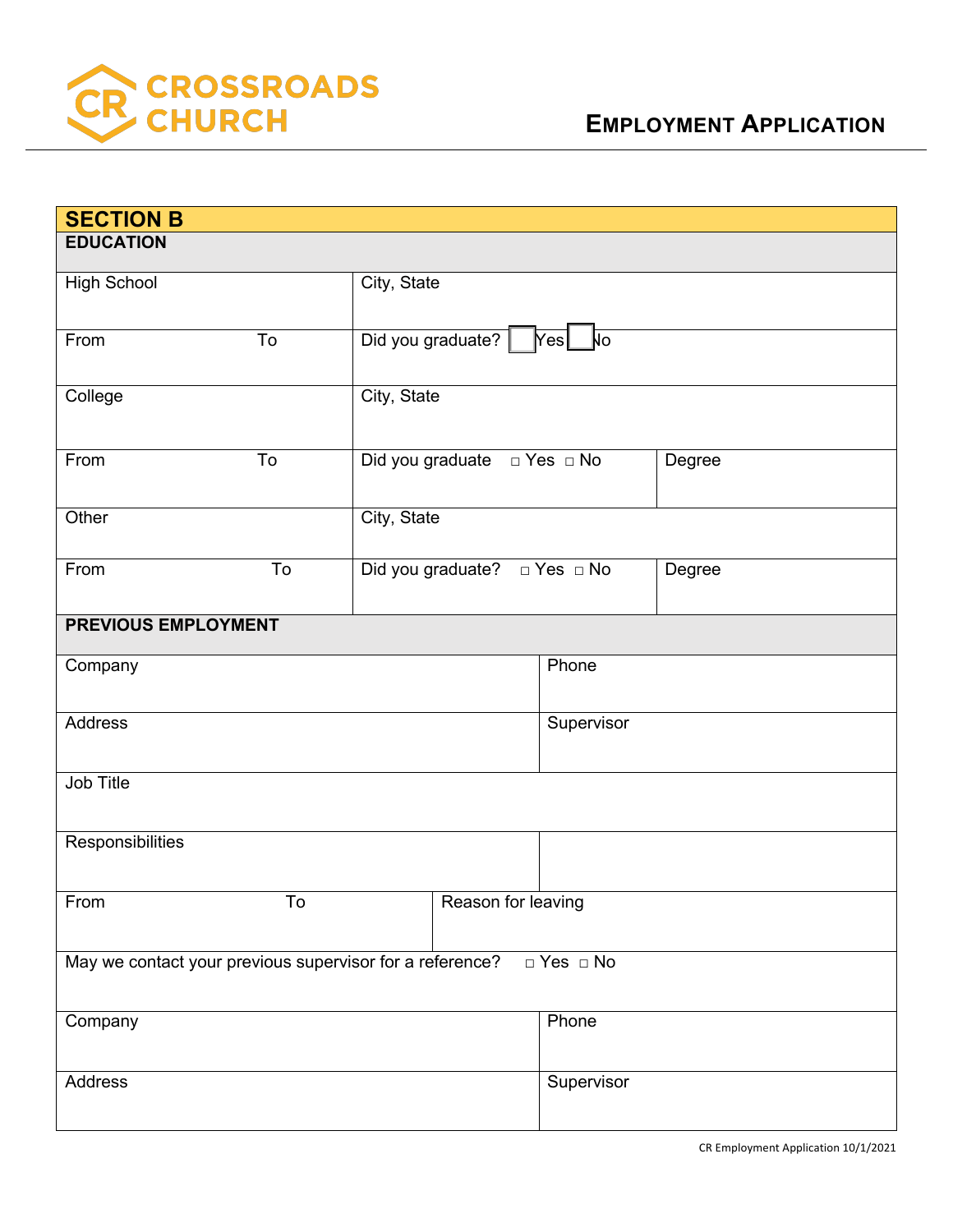

| Job Title                                                                        |    |                    |            |  |
|----------------------------------------------------------------------------------|----|--------------------|------------|--|
| Responsibilities                                                                 |    |                    |            |  |
| From                                                                             | To | Reason for leaving |            |  |
| May we contact your previous supervisor for a reference?<br>$\Box$ Yes $\Box$ No |    |                    |            |  |
| Company                                                                          |    |                    | Phone      |  |
| Address                                                                          |    |                    | Supervisor |  |
| Job Title                                                                        |    |                    |            |  |
| Responsibilities                                                                 |    |                    |            |  |
| From                                                                             | To | Reason for leaving |            |  |
| May we contact your previous supervisor for a reference? $\Box$ Yes $\Box$ No    |    |                    |            |  |

| <b>SECTION C</b>                           |               |  |  |
|--------------------------------------------|---------------|--|--|
| <b>REFERENCES</b>                          |               |  |  |
| Please list three professional references. |               |  |  |
| <b>Full name</b>                           | Relationship  |  |  |
|                                            |               |  |  |
| Company                                    | Phone         |  |  |
|                                            |               |  |  |
| Address                                    | Email address |  |  |
|                                            |               |  |  |
| <b>Full name</b>                           | Relationship  |  |  |
|                                            |               |  |  |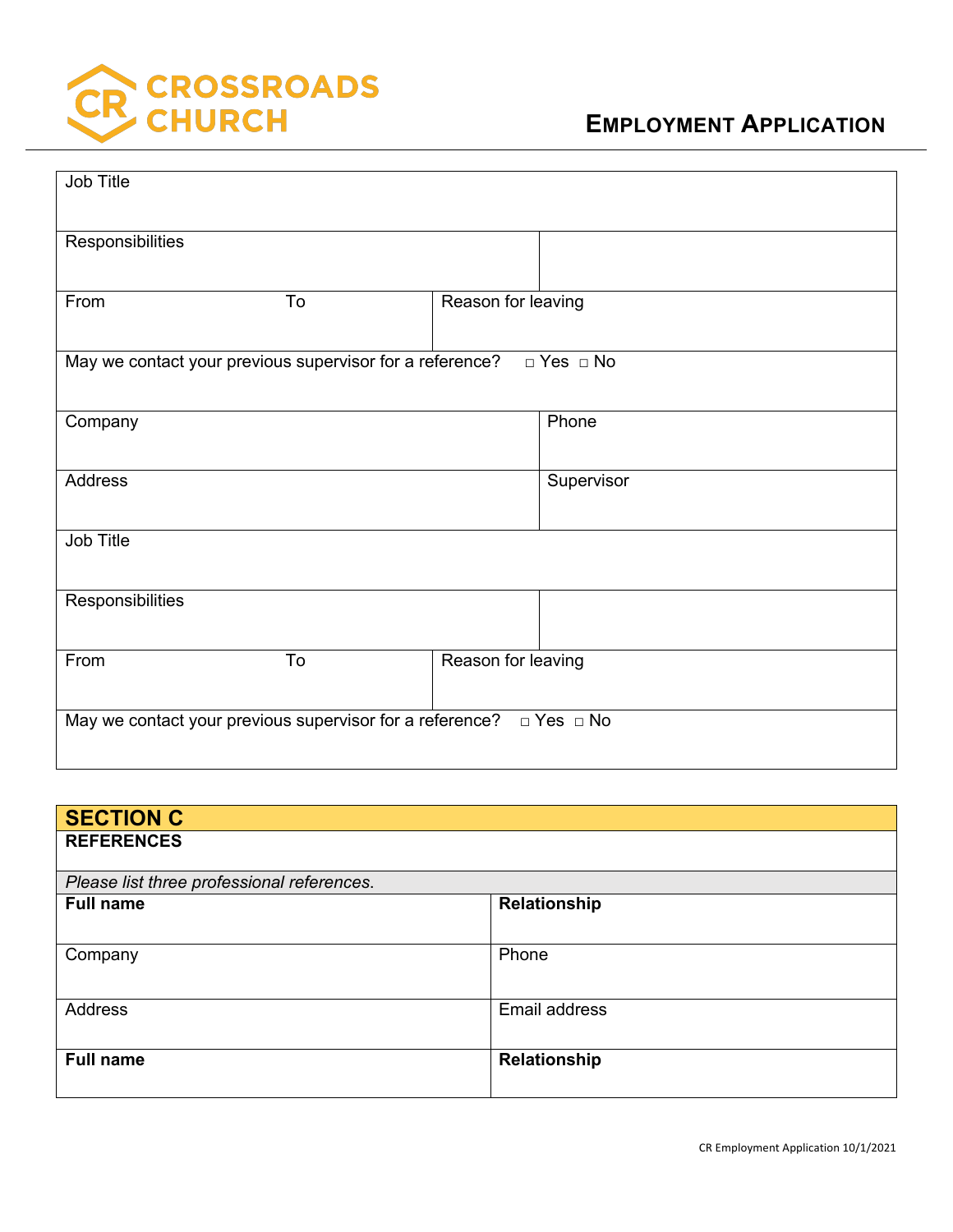

| Company          | Phone         |
|------------------|---------------|
| Address          | Email address |
| <b>Full name</b> | Relationship  |
| Company          | Phone         |
| Address          | Email address |

| <b>SECTION D</b>                                                                                                                                                                  |
|-----------------------------------------------------------------------------------------------------------------------------------------------------------------------------------|
| <b>QUESTIONS</b>                                                                                                                                                                  |
|                                                                                                                                                                                   |
| Describe how your skills, knowledge and experience make you a great fit for this position?                                                                                        |
|                                                                                                                                                                                   |
| Do you currently attend Crossroads Church? If yes, for how long?                                                                                                                  |
| If you currently serve at Crossroads Church, what campus do you volunteer at and what is your role?                                                                               |
| Do you align with Crossroads Church's statement of faith? To learn more about the statement of faith, visit:<br>http://www.crossroadschurch.cc/our-church/about/faith-statement/. |